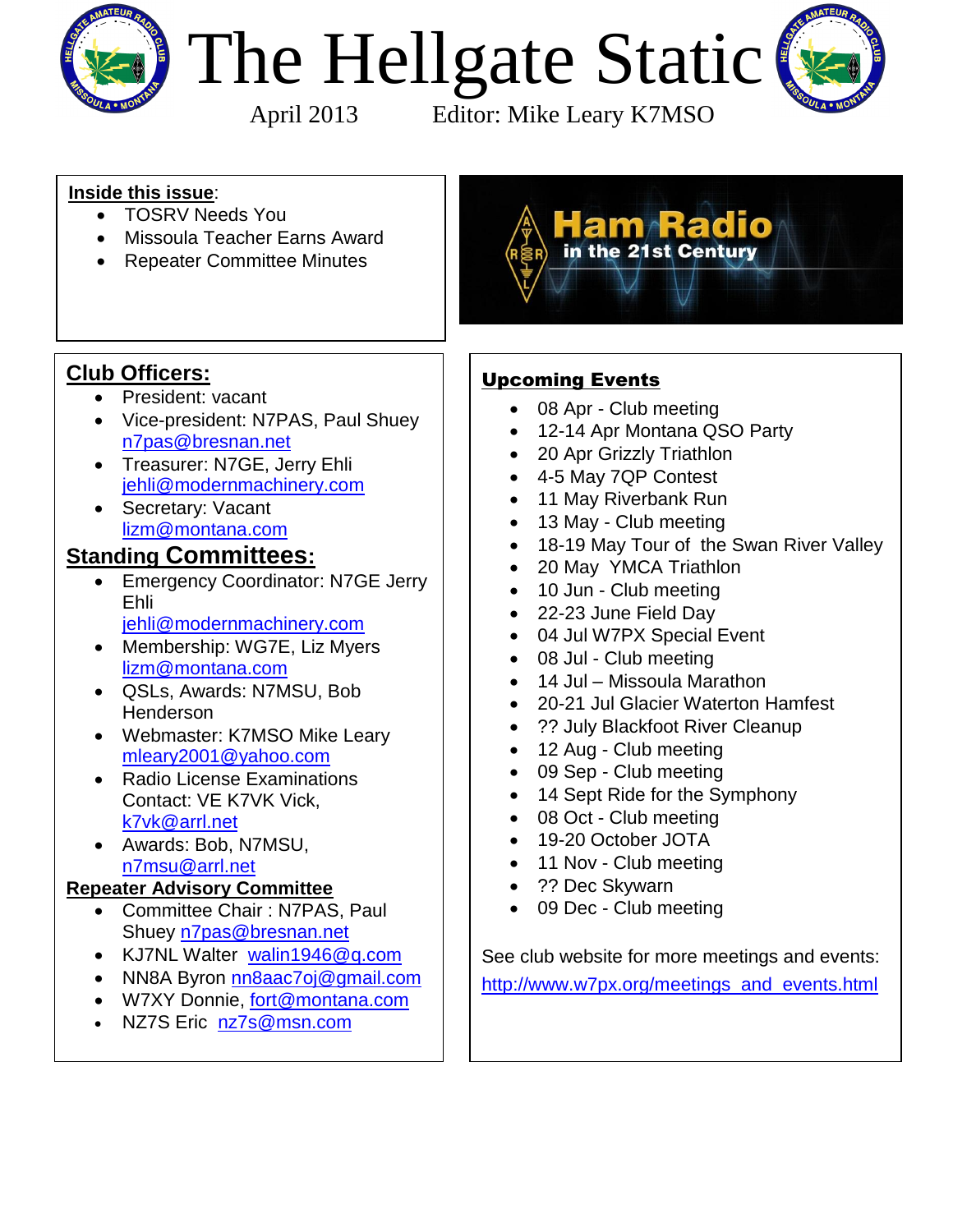# **TOSRV NEEDS YOU AGAIN**

We will need radio operators for the Tour of the Swan River Valley on May 18 and 19. Last year TOSRV returned to its original route on its  $42<sup>nd</sup>$  anniversary. So, we will be looping from Missoula to Seeley Lake and Big Fork on Saturday, then returning to Missoula via Polson, Ronan and Arlee on Sunday. This event is HARC's oldest public service operation. TOSRV is expecting about 150 bike riders this year.

You can choose to help for one or both days, and it is important to let Bob N7MSU know which days you'll be working. TOSRV provides food and drink along the route. HARC will help with gas money, if you ask and have a receipt. If you are going to stay overnight, now is a good time to make reservations. There are several Big Fork area motels and campgrounds, or you can pitch a tent at the Big Fork School along with the bicyclists.

 Hams working the first day should meet at Bonner School on Saturday, May 18, at 7 am for assignments and last minute instructions. Bring a good 2 meter rig and antenna. Know how to switch your transceiver from repeater to simplex and back. We will be on the 146.80 repeater while in the Blackfoot, then going to 146.80 (TX/RX) simplex, as we move into the Swan. On the second day, returning through the Mission Valley, we will be using 147.04 simplex along Flathead Lake, then engaging the 147.04 repeater from Polson on south.

Safety is key. These are two long days that can be tiring and often present traffic problems. Be well-rested, bring a reliable vehicle and wear a safety vest. Keeping your headlights on while driving, and using flashers, when stopped, can reduce safety risks. Extra water, a first aid kit, flashlight, portable air compressor and blanket are good accessories.

At the May 13 club meeting signup sheets will be circulated, and HARC participation will discussed in greater detail. If you won't be at the club meeting, but want to help, call Bob N7MSU (251- 4148) or email n7msu@q.com. Please do not contact TOSRV.

#### **Missoula teacher awarded Albert Einstein Fellowship**

The Target Range Elementary School teacher who asked the club to help with the ISS contact has received an Albert Einstein Fellowship. Read more at this link:

<http://www.kpax.com/news/missoula-teacher-awarded-albert-einstein-fellowship/#.UVRSUAFawWU.email>